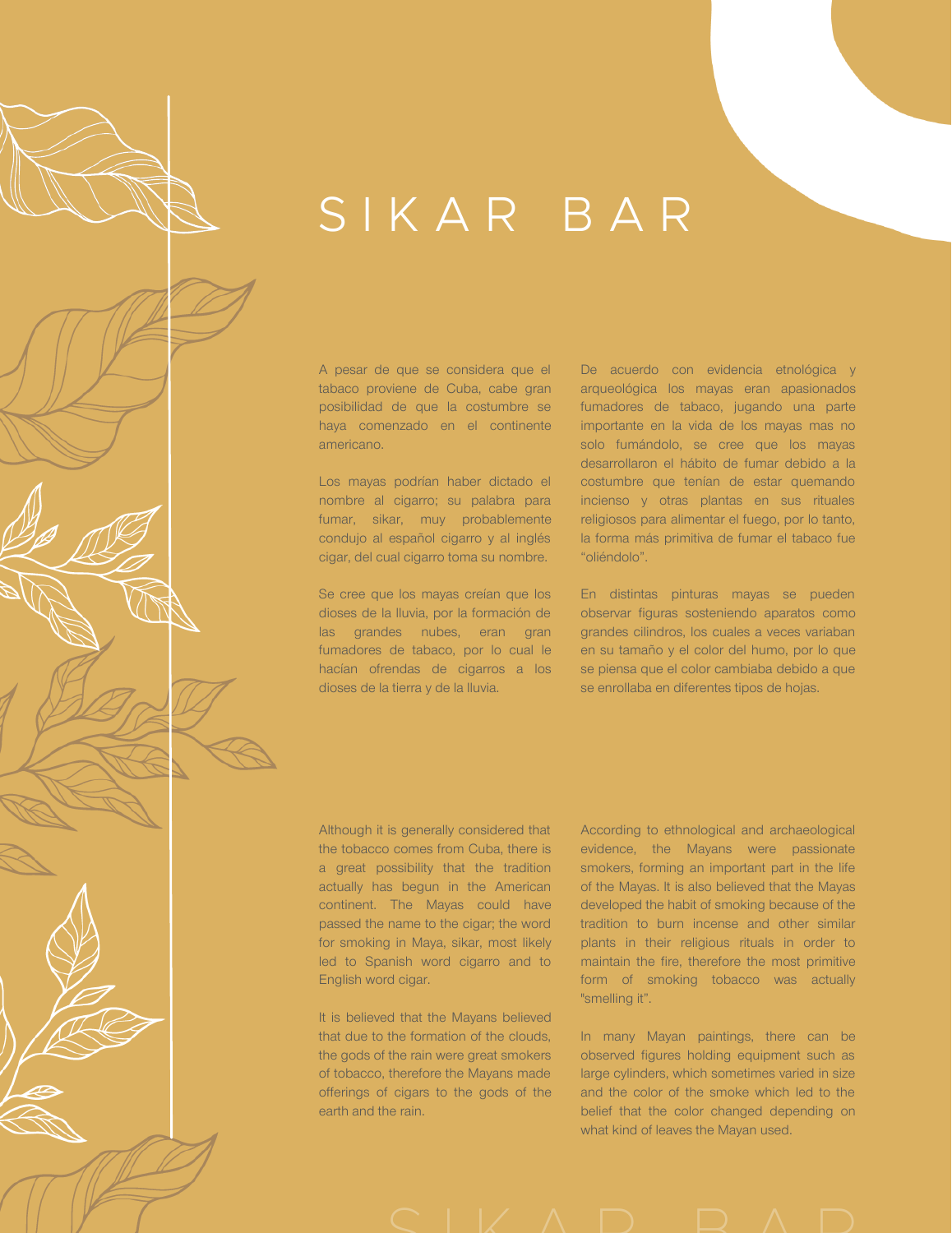### PUROS / CIGARS

| Montecristo Nº2                      | 52-6 1/8 Fuerte | \$1,110,00 |
|--------------------------------------|-----------------|------------|
| Trinidad Vigia                       | 54-4/3 Medio    | \$890.00   |
| Montecristo Joyitas                  | 4-26 Medio      | \$450.00   |
| Romeo y Julieta - Coronitas en Cedro | 40-15/88 Medio  | \$380.00   |

#### T E Q U I L A

| Don Julio Real                    | 750ml | \$850.00 | \$8,500.00 |
|-----------------------------------|-------|----------|------------|
| Chablé Extra Añejo                | 750ml | \$665.00 | \$6,650.00 |
| 1800 Milenio                      | 750ml | \$550.00 | \$5,500.00 |
| Don Julio 1942                    | 750ml | \$480.00 | \$4,800.00 |
| Chablé Reposado Cristalino        | 750ml | \$315.00 | \$4,725.00 |
| Reserva de La Familia Extra Añejo | 750ml | \$450.00 | \$4,500.00 |
| Don Julio 70                      | 750ml | \$400.00 | \$4,000.00 |
| Casa Pecados Reposado             | 750ml | \$380.00 | \$3,800.00 |
| Reserva de La Familia Reposado    | 750ml | \$360.00 | \$3,600.00 |
| Clase Azul Reposado               | 750ml | \$350.00 | \$3,500.00 |
| Casa Dragones Blanco              | 750ml | \$315.00 | \$3,150.00 |
| Maestro Dobel Diamante            | 750ml | \$300.00 | \$3,000.00 |
| 1800 Añejo                        | 750ml | \$290.00 | \$2,900.00 |
| 7 Leguas Blanco                   | 750ml | \$210.00 | \$2,100.00 |
|                                   |       |          |            |

### C O Ñ A C / B R A N D Y / O P O R T O

| Hennessy XO         | 750ml | \$950.00 | \$9,500.00 |
|---------------------|-------|----------|------------|
| Martell Cordon Blue | 700ml | \$800.00 | \$8,000.00 |
| Remy Martin XO      | 700ml | \$551.00 | \$5,510,00 |
| Cardenal de Mendoza | 700ml | \$380.00 | \$3,800.00 |
| Carlos I            | 700ml | \$280.00 | \$2,800.00 |
|                     |       |          |            |

### GINEBRA / GIN

| Monkey 47 | 500ml | \$336.00 | \$3,360.00 |
|-----------|-------|----------|------------|
| Katún     | 750ml | \$250.00 | \$2,500.00 |
| Bombay    | 750ml | \$210.00 | \$2,100.00 |
| Tangueray | 750ml | \$210.00 | \$2,100.00 |

Precios en pesos mexicanos, incluyen 16% IVA. Las copas están servidas a 60 ml por copa. Prices in Mexican Pesos, 16% VAT included. The glasses are served at 60 ml per glass.

 $S$  I K  $A$  D  $B$   $A$  D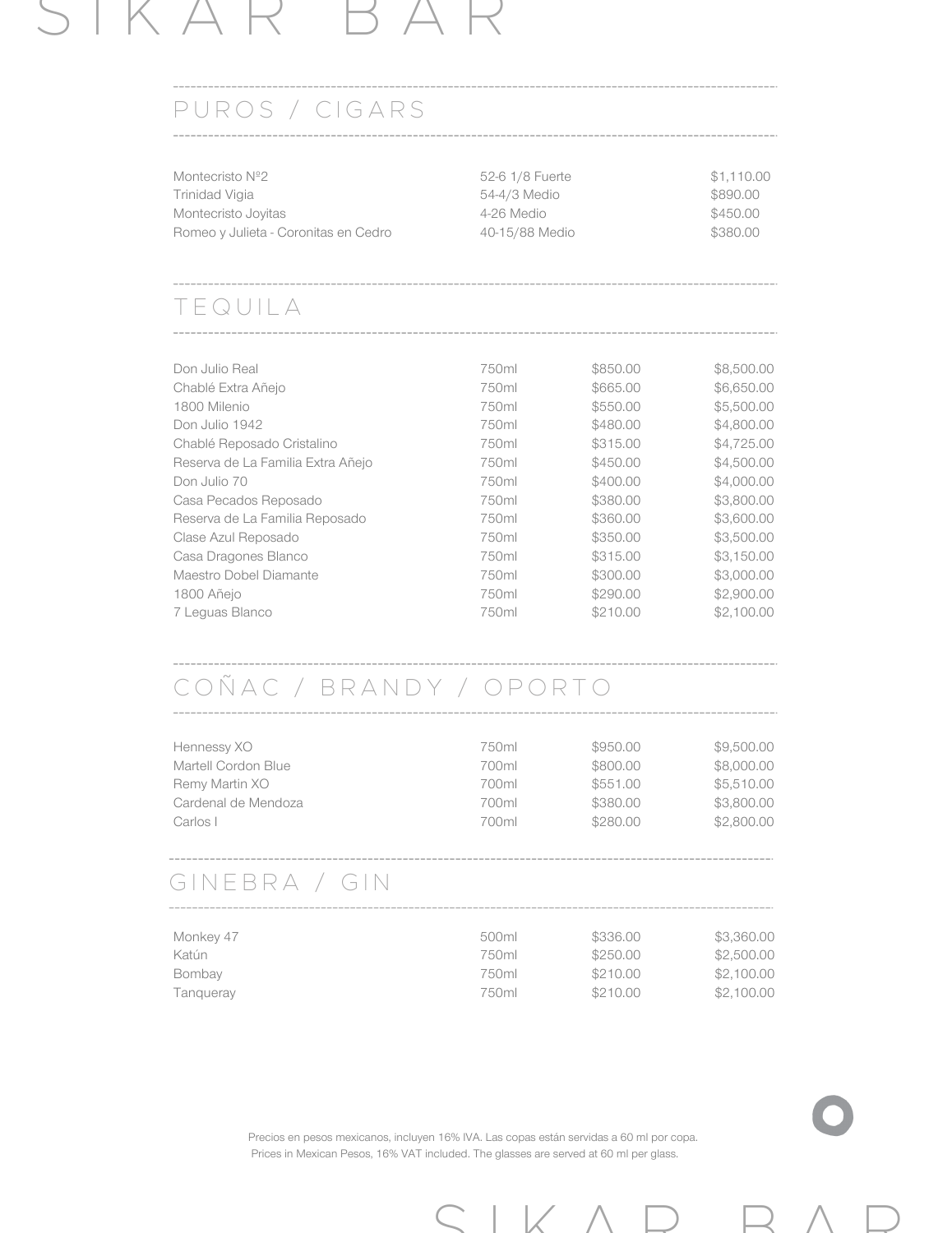### WHISKY / WHISKEY

| 750ml | \$1,250.00 | \$12,500.00 |
|-------|------------|-------------|
| 750ml | \$980.00   | \$9,800.00  |
| 750ml | \$900.00   | \$9,000.00  |
| 750ml | \$665.00   | \$6,650.00  |
| 750ml | \$630.00   | \$6,300.00  |
| 750ml | \$535.00   | \$5,350.00  |
| 750ml | \$525.00   | \$5,250.00  |
| 750ml | \$500.00   | \$5,000.00  |
| 750ml | \$475.00   | \$4,750.00  |
| 750ml | \$456.00   | \$4,560.00  |
| 750ml | \$342.00   | \$3,420.00  |
| 750ml | \$336,00   | \$3,360.00  |
| 750ml | \$315.00   | \$3,150.00  |
| 750ml | \$315.00   | \$3,150.00  |
| 750ml | \$300.00   | \$3,000.00  |
| 750ml | \$300.00   | \$3,000.00  |
| 750ml | \$300.00   | \$3,000.00  |
| 700ml | \$285.00   | \$2,850.00  |
| 700ml | \$180.00   | \$1,800.00  |
|       |            |             |

### R O N / R U M

| Havana 15 años         | 750ml | \$730.00 | \$7,300.00 |
|------------------------|-------|----------|------------|
| Flor de Caña 25 años   | 700ml | \$590.00 | \$5,900.00 |
| Zacapa Centenario X.O. | 750ml | \$520.00 | \$5,200.00 |
| Zacapa 23              | 750ml | \$336.00 | \$3,360.00 |
| Bacardi 10 años        | 750ml | \$300.00 | \$3,000.00 |
| Bacardi Reserva 8 años | 750ml | \$210.00 | \$2,100.00 |
| Ron Mocambo 20 años    | 500ml | \$180.00 | \$1,800.00 |
| Havana 7 años          | 750ml | \$147.00 | \$1,470.00 |
|                        |       |          |            |
|                        |       |          |            |

#### V O D K A

| Crystal Head      | 750ml | \$370.00 | \$3,700.00 |
|-------------------|-------|----------|------------|
| Tito's            | 750ml | \$247.00 | \$2,470.00 |
| Stolichnaya Elite | 700ml | \$247.00 | \$2,470,00 |

Precios en pesos mexicanos, incluyen 16% IVA. Las copas están servidas a 60 ml por copa. Prices in Mexican Pesos, 16% VAT included. The glasses are served at 60 ml per glass.

 $S$  I K  $A$  D  $B$   $A$  D